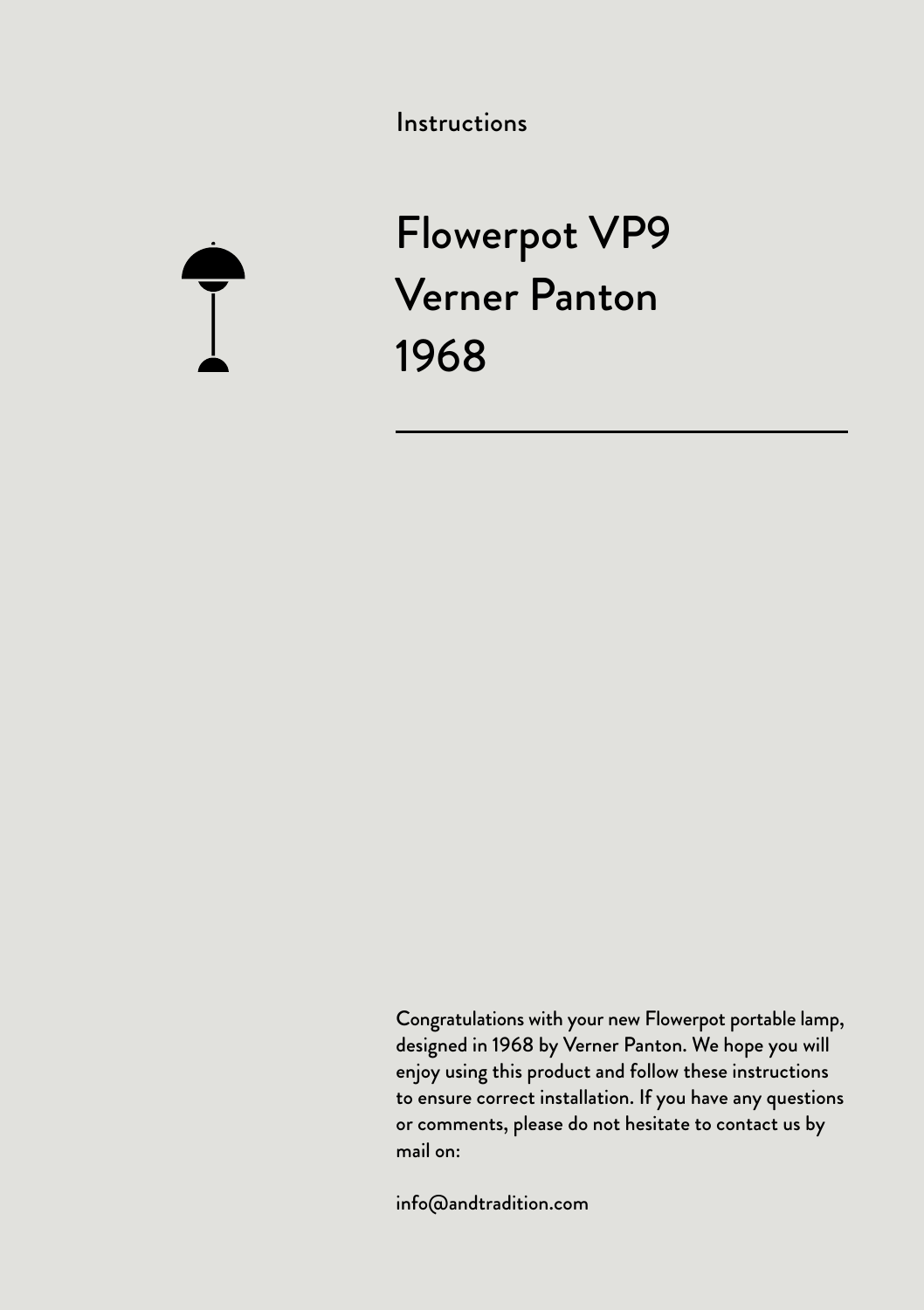# Flowerpot VP9 Verner Panton 1968



**Please read these instructions carefully and retain them for future reference to ensure that the product is used correctly. For your own safety, please study each step of this instruction manual first. &Tradition is not responsible for any faults or damages caused by not following these in structions correctly. Do not modify this product in any way.**

### **Contents**

**A** Flowerpot lamp

**B** USB charging cable

#### **Safety precautions**

- Dispose of plastic bag from packaging and do not allow children to play with it.
- Keep product well out of children's reach.
- This lamp is for indoors use only. It can be taken outdoors, but must be kept and stored indoors.
- Consult a professionally qualified electrician if in any doubt.
- Do not place the cable within reach of small children or anywhere with a risk of falling over it.
- Batteries must be disposed of according to local environmental laws for waste disposal.

#### **Cleaning instructions**

- Wipe the surface with a soft, damp sponge or cloth, and wipe immediately with a dry cloth.
- Do not use any abrasive cleaning tools such as steel wool, scouring sponges or stiff brushes.
- Never use strong cleaning agents such as white spirit, turpentine, household glass cleaner or cellulose thinner.

#### **Important**

&Tradition will not take any responsibility for accidents or injuries that occurs due to use of incorrect battery/LED light bulb.

The battery must be removed from the lamp before it is scrapped; the appliance must be disconnected from the supply mains when removing the battery; the battery must be disposed safely.

For LED bulb and battery information or inquiry, please do not hesitate to contact &Tradition via mail on info@andtradition.com.



#### **Step 1**

The lamp is delivered fully assembled.

# **Step 2**

Before use, the battery in the lamp must be fully charged. Plug the micro USB cable into the USB port on the bottom of the lamp. Connect the USB cable to a power supply.

#### **&Tradition replacement battery can be purchased upon request.**



# **Step 3**

When charging, a red LED light will appear next to the USB port. When the lamp is fully charged the red light will turn green.

#### **For indoor**

 $Input 5.0V == 2A micro USB cable$ Max 3 Watt dimmable LED board (replaceable)

**Charging time:** 8 hours

**Operating time in highest light setting:** 10 hours

 $CE$   $\frac{18}{10}$   $\frac{10}{10}$   $\frac{10}{10}$   $\frac{10}{10}$   $\frac{10}{10}$